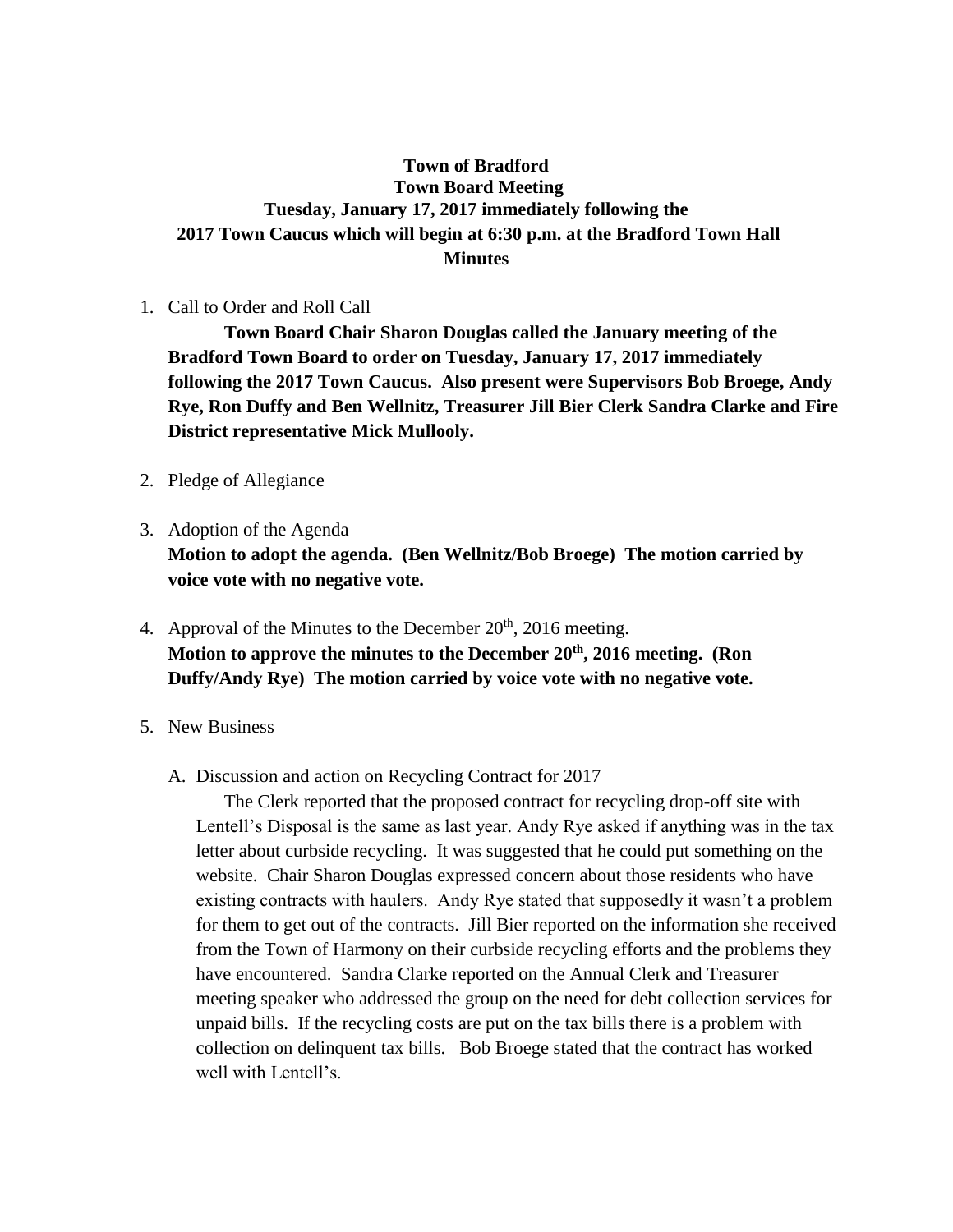**Motion to approve Lentell's Disposal contract for 2017 for recycling drop-off. (Bob Broege/Ron Duffy) Roll Call Vote: Bob Broege, "Yes." Andy Rye, "Yes." Ron Duffy, "Yes." Ben Wellnitz, "Yes." Sharon Douglas, "Yes." The motion carried unanimously.**

B. Discussion and action on renewal of roadside mowing contract

Chair Sharon Douglas reported that Bill Johns' contract is up and he is willing to continue for the same amount as the last 2 years which includes the first mowing for \$4500.00, the second mowing which is optional for \$2000.00 and the third mowing for \$5500.00.

**Motion to approve the 2-year roadside mowing contract with Bill Johns. (Ron Duffy/Bob Broege)** 

**Roll Call Vote: Bob Broege, "Yes." Andy Rye, "Yes." Ron Duffy, "Yes." Ben Wellnitz, "Yes." Sharon Douglas, "Yes." The motion carried unanimously.**

C. Discussion and action on Resolution for the re-adoption of the Rock County Hazard Mitigation Plan

Chair Sharon Douglas reported that in an effort to better prepare Rock County's vulnerability to disaster, the Rock County Sheriff's Office Emergency Management Bureau applied for, received and has now updated the Rock County Hazard Mitigation Plan through a Pre-Disaster Mitigation Planning Grant. The updated plan serves as a roadmap that outlines potential cost-effective hazard mitigation activities, some of which might be available for future grant funding. The plan highlights mitigation strategies that may reduce future losses. Adoption of the plan will not cost the town anything and the town would not be committed to complete any of the projects listed; but instead it is a list of triaged ideas that could be accomplished should the funding and will to complete them become available. She added that if the board does not adopt the plan. Our township would not be eligible to apply for and receive mitigation project funding in the future. She reported that the draft is available for public comment until Tuesday, January 24, 2017 and can be viewed in the lobby of the Rock County Healthcare Center or Clerk Sandra Clarke has forwarded it to all board members and has a hard copy available for viewing. Sharon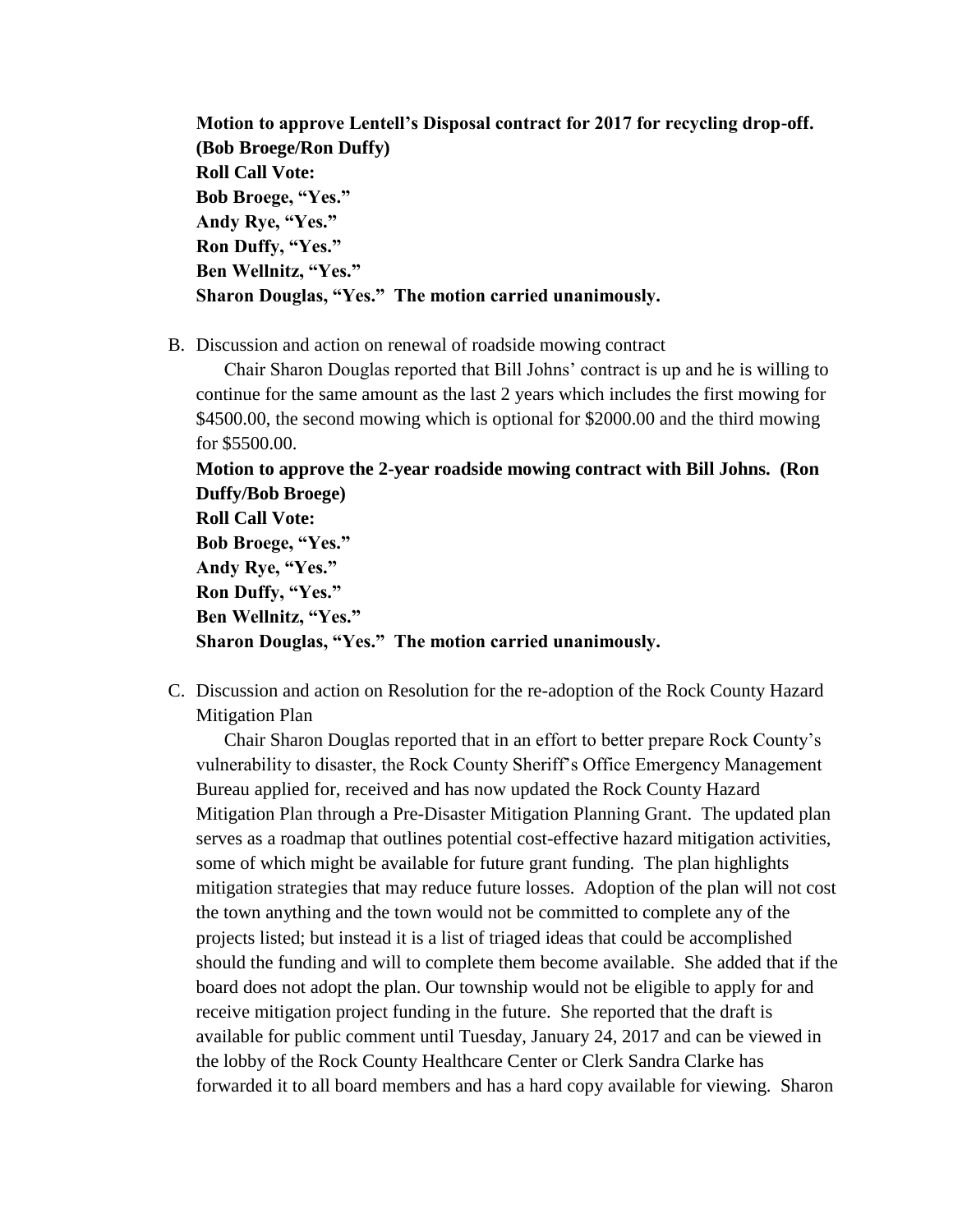Douglas and Sharon Hargarten represented the Town of Bradford and served on the committee for this the last two years.

**Motion to adopt Resolution #2016-64 regarding the Hazard Mitigation Plan. (Bob Broege/Andy Rye) The motion carried by voice vote with no negative vote.**

## D. Discussion and action on Zoning Officer Report **No new permits issued.**

E. Discussion and action on report by Fire District Representative

**Fire District Representative Mick Mullooly noted the run report included in the written reports distributed to the board members. There were 330 EMS calls in 2016. He added that they are planning the sleeping quarters in the Fire Station for the EMS.**

F. Discussion and action on selection of design consultants for the Creek and Emerald Grove Road Bridge replacements

Chair Sharon Douglas reported that she had spoken with Duane Jorgenson who is the interim director for the County now that Ben Coopman has retired. Their recommendations for the design consultants were based on a format of statement qualifications that were 20 pages in length. They scored the applicants on their resumes, and other projects that they have done in the past that were similar to the Creek and Emerald Grove Road Bridges. Duane Jorgenson stated that the Creek Road Railroad Bridge will be a huge undertaking and that is why they didn't recommend one design consulting firm to do both bridges and the designs need to be done in a timely manner. Sharon Douglas added that according to Duane Jorgenson, both Jewel and MSA Professional Services have good working relations with the railroad. The recommendation is to have Jewell Associates Engineers be the design consultant for Creek Road Railroad Bridge and MSA Professional Services be the design consultant for the Emerald Grove Road Railroad Bridge.

Ron Duffy stated that he thought since the County was the lead on these projects, who they are comfortable with according to the 20 page qualification applications, would make it sensible to go with the County recommendation.

**Motion to approve Jewell Associates Engineers as design consultants for the Creek Road Bridge and MSA Professional Services as the design consultants for the Emerald Grove Road Bridge. (Ben Wellnitz/Ron Duffy) Roll Call Vote: Bob Broege, "Yes." Andy Rye, "Yes." Ron Duffy, "Yes." Ben Wellnitz, "Yes."**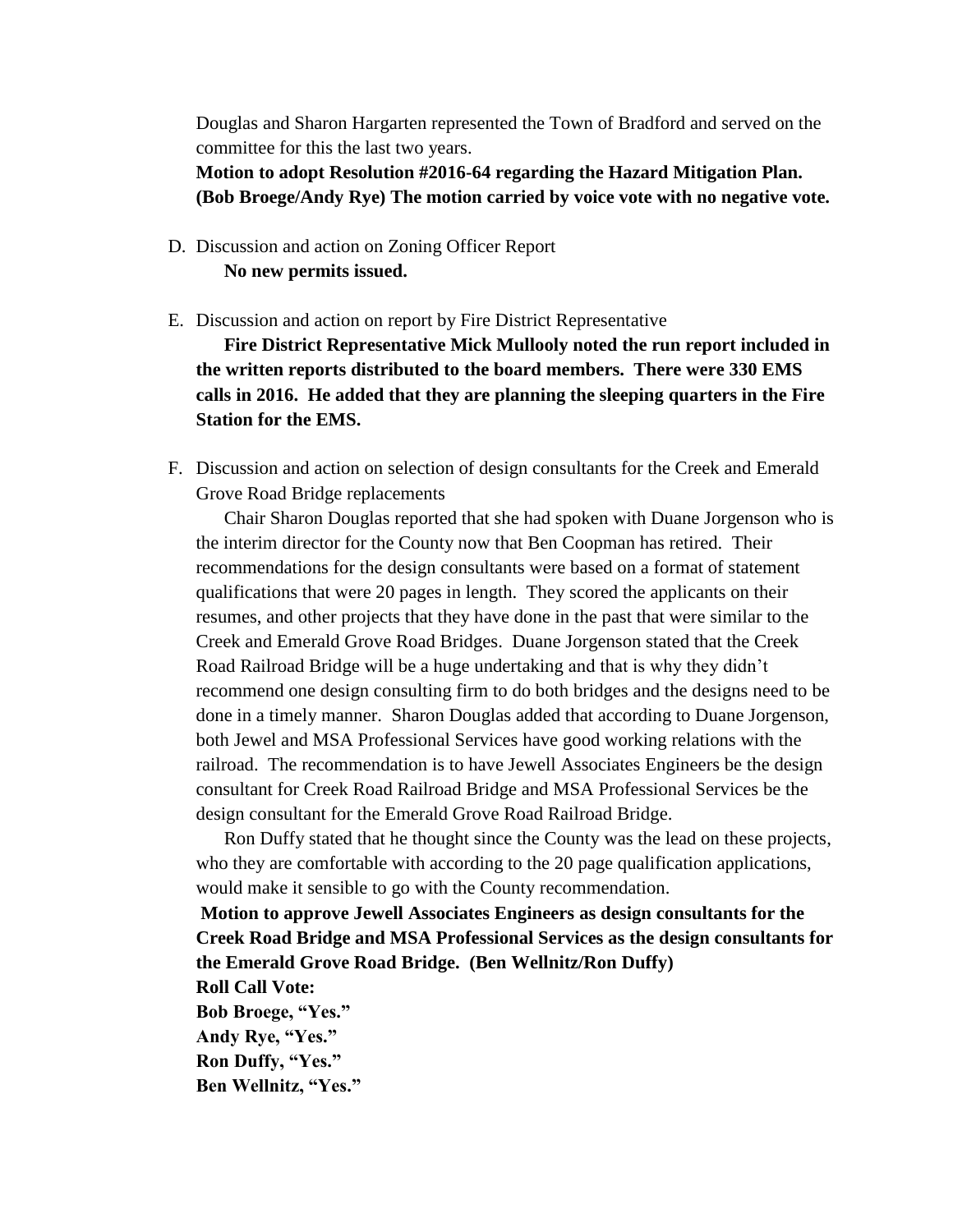## **Sharon Douglas, "Yes." The motion carried unanimously.**

G. Discussion and action on Supervisors' evaluation of their sections of roads Andy Rye stated that he did not have anything to report on his section of the roads.

Ron Duffy reported that there are branches hanging down toward the road on Carvers Rock Road and on Avalon Road east of Highway 140 toward the north end.

Bob Broege reported that there are some branches also on Carvers Rock Road across from Leland Peich's up toward the cemetery on the west side of the road. Bob Broege noted that the ditching on the west side of Carvers Rock Road just north of Bradford Town Hall Road has kept the water off the road. Ben Wellnitz did not have anything to report.

H. Discussion and action on roadwork, including but not limited to tree trimming, culvert repair and replacement, ditching, shouldering, maintenance including replacement of signs and posts, paver repair, pot hole filling, Carvers Rock Road Bridge replacement, 5-year Capital Improvement Plan, B-C Townline Culvert engineering and replacement and S. Emerald Grove Road Culvert replacement

Chair Sharon Douglas reported that she had spoken with Town of Clinton Chairman Dave Brandl in regards to the B-C Townline Road Culvert which is being replaced as an intergovernmental project with the Town of Clinton. He had stated that it would be okay with their board to have Battermans provide the professional engineering services for design, permitting, bidding and construction management for the replacement of the existing concrete box culvert on B-C Townline Road approximately 100' east of Highway 140. The total cost of the contract would be \$9480.00. She added that 50% of that cost would be paid by the County under the County Bridge and Culvert Aid. The other remaining balance of \$4740.00 would be split between the Town of Clinton (\$2370.00) and the Town of Bradford, which would leave the cost to the Town of Bradford at \$2370.00.

Chair Sharon Douglas stated that this will widen the road over the culvert and the board hopes to have this project done so that the heavy equipment that will be needed for the Carvers Rock Road Bridge over Turtle Creek replacement project later this summer, can use this route. It was noted that this would help keep that traffic off of Creek Road.

Ron Duffy presented photos and drawings proposing an increase in radius of the paved area of the intersection with Highway 140 from 34' to 53'. He stated that he had asked Todd Needham about the feasibility of improving that area with 24' of width and adding to the shoulders so they can control the trees with the mowing.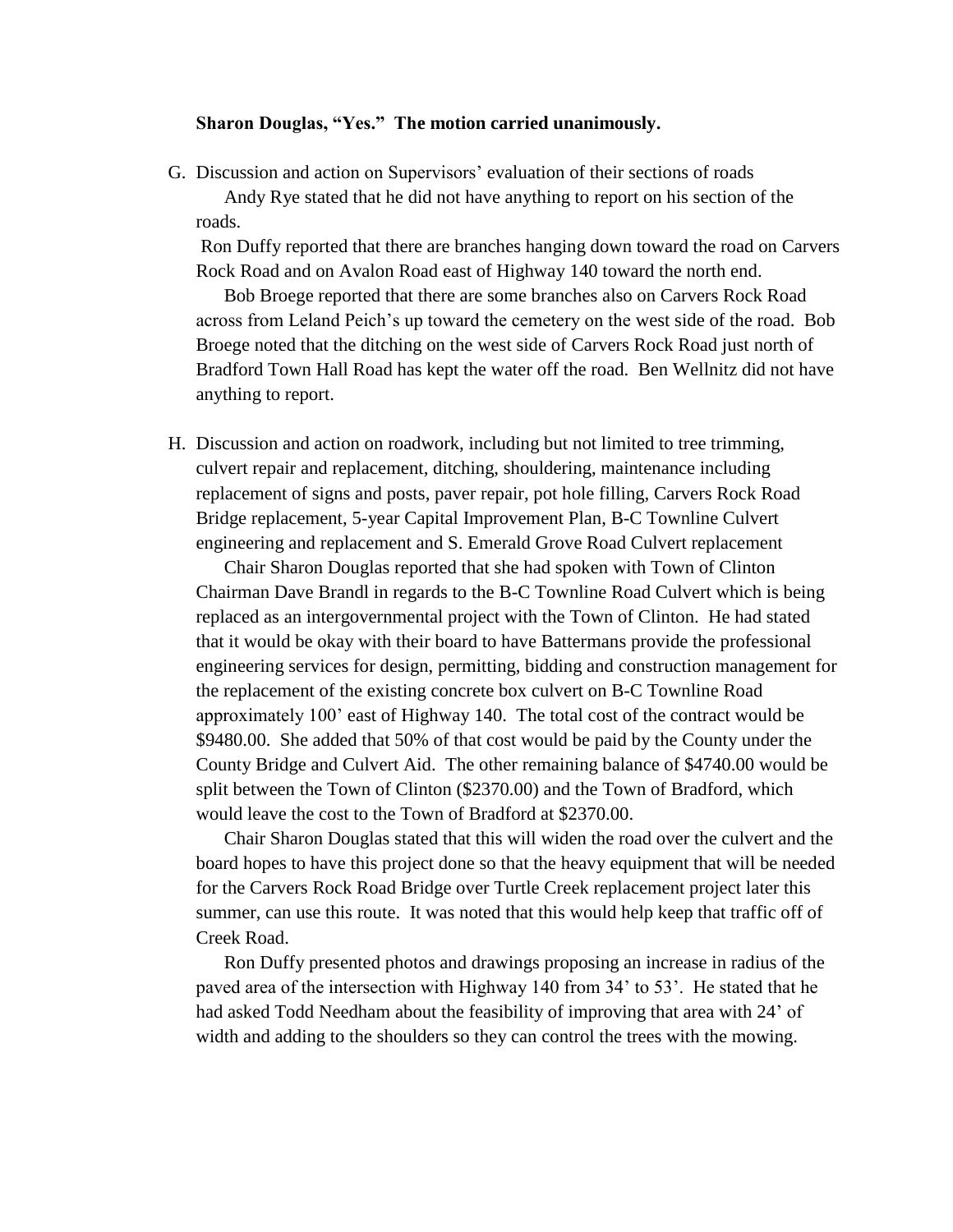Ron Duffy suggested that the asphalt paving not be included in the contract but be a separate contract so the Board can contract those services and not be tied to the asphalt contractor the contractor doing the culvert replacement chooses.

Bill Johns stated that the Town of Clinton Board wants the 3' shoulders and ditching in the area and has no problem with the additional cost. Bill Johns suggested a meeting before it is bid out. Ron Duffy suggested a meeting members of both boards with Battermans to go over the project before they draw anything up.

**Chair Sharon Douglas will call Todd Needham of Battermans and set up a meeting.** 

**Motion to approve the contract with Battermans to provide the engineering services. (Bob Broege/Ben Wellnitz)** 

**Roll Call Vote: Bob Broege, "Yes." Andy Rye, "Yes." Ron Duffy, "Yes." Ben Wellnitz, "Yes." Sharon Douglas, "Yes." The motion carried unanimously.**

Ron Duffy stated that he would like to see a board policy that \$10,000.00 of the roadwork budget be designated each year for brush cutting and tree trimming for five years ant ¾ of it be used, with the other ¼ for emergency tree clean-up.

**Motion to have a line item of \$10,000 per year for five years for brush and tree trimming. (Ben Wellnitz/Bob Broege) The motion carried by voice vote with no negative vote.**

Ron Duffy reviewed some projects planned for this summer which include the paver repair for the sections of Creek Road east of Emerald Grove Road for which he had drawings and extension of the culvert on Avalon Road between the railroad and the DeLong Co. driveway. **Sharon Douglas will ask Todd Needham to meet her at the site to gather information on the best options for the board.**

The board reviewed the roadwork budget cash flow prepared by the clerk with the paver repair on Creek Road, B-C Townline Road culvert replacement and reimbursements, S. Emerald Grove Road culvert replacement already on the roadwork cash flow along with the routine maintenance items. The \$10,000.00 brush and tree removal, possibly \$30,000 for chip sealing and the Avalon Road culvert extension amounts are items to be added to the projected roadwork cash flow.

Ron Duffy presented information on "cement soil" technique for use in widening roads and curves and suggested that other board members look up this technique. The technique is one in which native soil is mixed with Portland cement. It was noted that the addition of asphalt to the shoulders on B-C Townline Road from Highway 140 west on the north side of the road and the area on the west side of the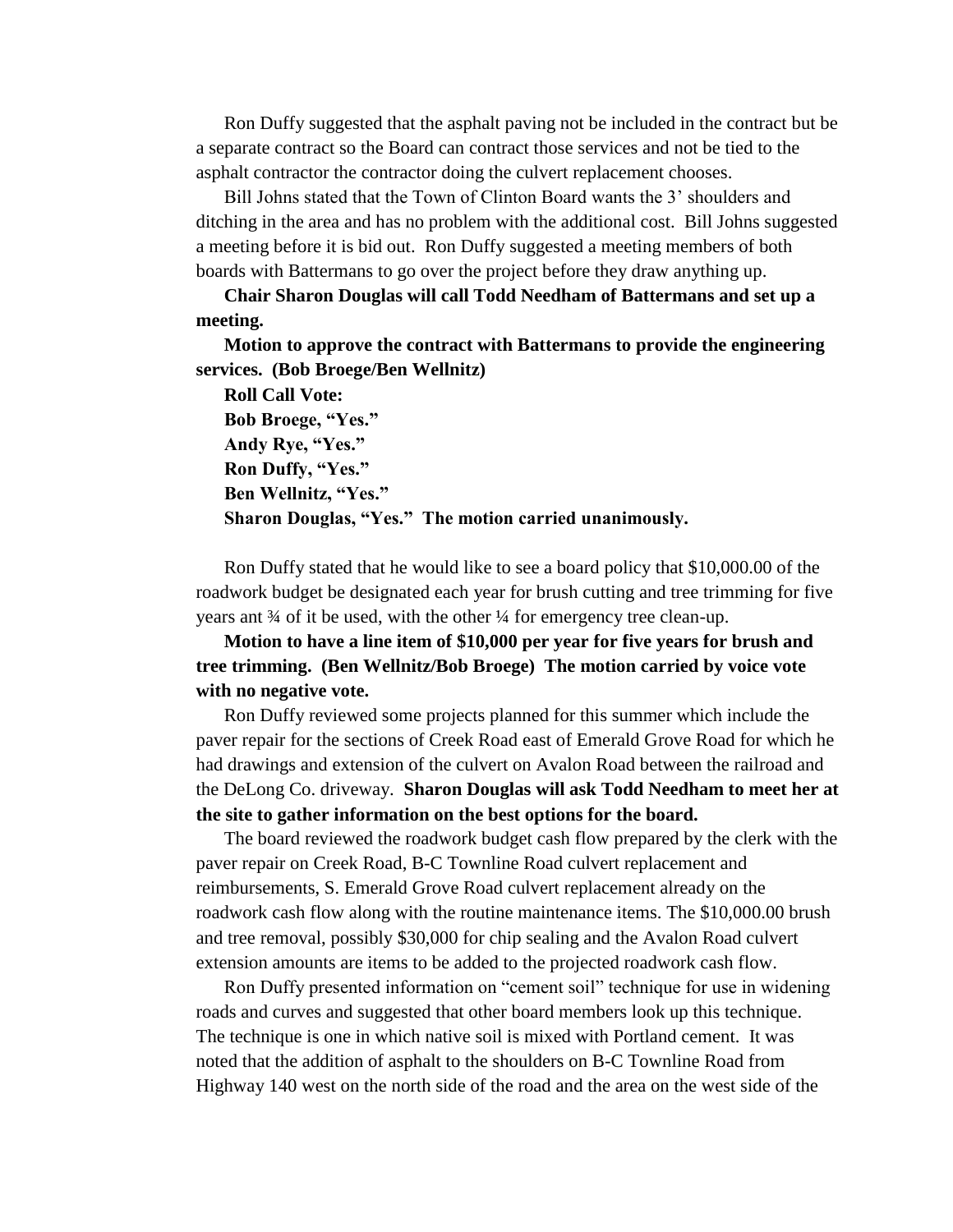road on the Carvers Rock Road hill north side done last year, has prevented erosion of the shoulder and roadway which had been a problem in the past.

- I. Discussion and action on Town Hall Repair Committee Report Nothing to report.
- J. Discussion and action on approval of Driveway Permit Applications No applications were received.
- K. Discussion and action on approval of Utility Permit Application No applications were received.
- L. Discussion and action on reservations for the WTA District meeting **Bob Broege, Ron Duffy, Ben Wellnitz, Sharon Douglas and Sandra Clarke will attend the Wisconsin Town Association District Meeting in Whitewater on Saturday, February 11, 2017 from 8:00 a.m. to 3:30 p.m.**
- M. Discussion and action to set date for February Town Board meeting (a Spring Primary is to be held on the third Tuesday)

Chair Sharon Douglas announced that the Spring Primary will be held on the third Tuesday in February so the February Town Board meeting date will need to be changed. **Motion to move the February Town Board meeting to Tuesday, February 14, 2017. (Ron Duffy/Ben Wellnitz) The motion carried by voice vote with no negative vote.**

N. Discussion and action on 2017 Town Insurance renewal

The clerk provided information from the Horton Group Insurance agent on renewal options. The clerk advised that if they wanted to consider other carriers they should request bids be presented for the February meeting. Bob Broege suggested that they skip the other bids and stay with this company. The renewal application will include a request for quotes on excess liability increased amounts and a quote for coverage of records at the office of the clerk and treasurer, as in previous policies.

O. Discussion and action on Urban Towns Committee membership

Chair Sharon Douglas reported that she had called the Wisconsin Towns Association and they said the videos for use by town officials are included in the WTA dues and the Town does not have to pay the \$271 membership fee for these.

6. Citizen Participation

No one participated.

7. Announcements and Reports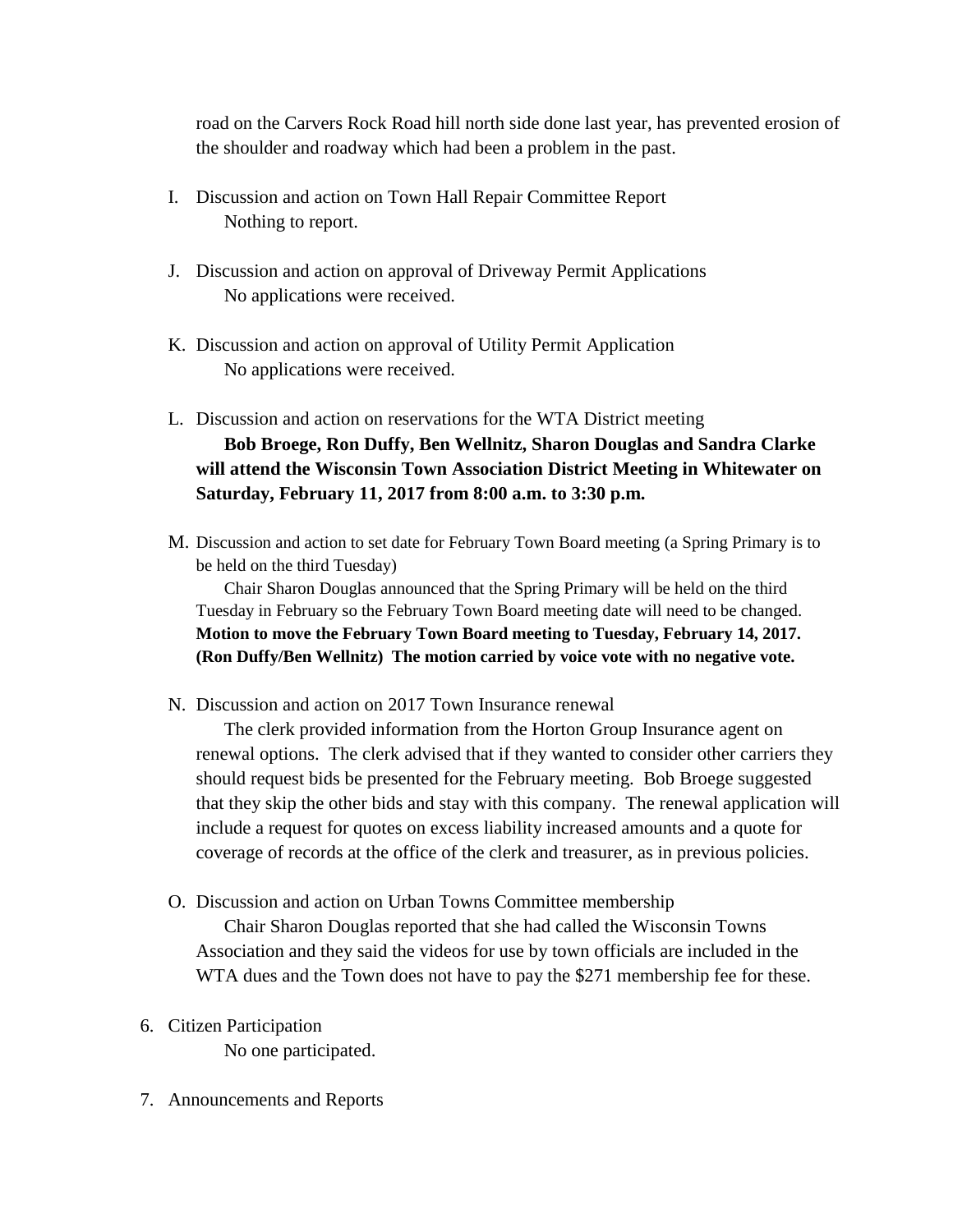- a. The February Town Board meeting will be held on Tuesday, February 14, 2017 at the Bradford Town Hall at 6:30 p.m.
- b. Rock County Sheriff's Report.
- c. The 2017 Final calculation of General Transportation Aids is \$116,970.24.
- d. The Rock County Unit WTA meeting will be held on Thursday, January 19, 2017 at 7:00 p.m. at the Lima Town Hall. Agenda will include Rock County Sheriff Deputy, a District Director Update and Discussion on Legislative Actions.
- e. City of Beloit 2016 Bio-solids payment is \$800.00.
- f. Chair Sharon Douglas reported that the Town's website can be reached by going to www.towofbradfordwi.com which will be easier for people access. She added that they would be reimbursing Jill Bier since she used her credit card to pay for the 2 year advance .com fee. There will also be a \$10.00 charge per year for the Privacy Protection Service to prevent domain-related spam email and attempts to hack our domain.
- g. Chair Sharon Douglas announced that the Federal Emergency Management Agency known as FEMA will be hosting a Flood Risk Review Meeting presented by the Illinois State Water Survey to discuss revisions to the Turtle Creek flood hazard information. Proposed changes to the Turtle Creek flood hazard information will only be associated with the Illinois Flood Insurance Rate Maps. She added that in the past Sharon Hargarten and she have been attending these meetings and she will attend this. The meeting is to be held on Tuesday, February  $7<sup>th</sup>$  from 1-3:00 p.m. at the South Beloit City hall in South Beloit, Illinois.
- h. Chair Sharon Douglas announced that a public hearing will be held at the Rock County Courthouse by the Rock County Planning and Development Committee on January  $26<sup>th</sup>$ , 2017 at 8 a.m. on the proposed revisions to the County Floodplain Zoning Ordinance. These revisions are being made to be consistent with the most recent state model ordinance and federal law. The County is required to administer a Floodplain Zoning Ordinance to be eligible to participate in the National Flood Insurance Program. She added that without this, property owners in the unincorporated areas of Rock County would not be eligible for federally backed flood insurance. The draft ordinance can be found on their website and the town clerk has a copy of the draft. Chair Sharon Douglas reported that following the recommendation by the Planning and Development Agency, the ordinance amendments would go the County Board for approval in February.
- i. Chair Sharon Douglas announced that she had received a call from Jim Brewer from the Clinton Schools who has a meeting set for February 15, 2017 at 6:30 p.m. at the High School to discuss the infrastructure of the library and other buildings. She added that all board members are invited to attend.
- 8. Treasurer's Report